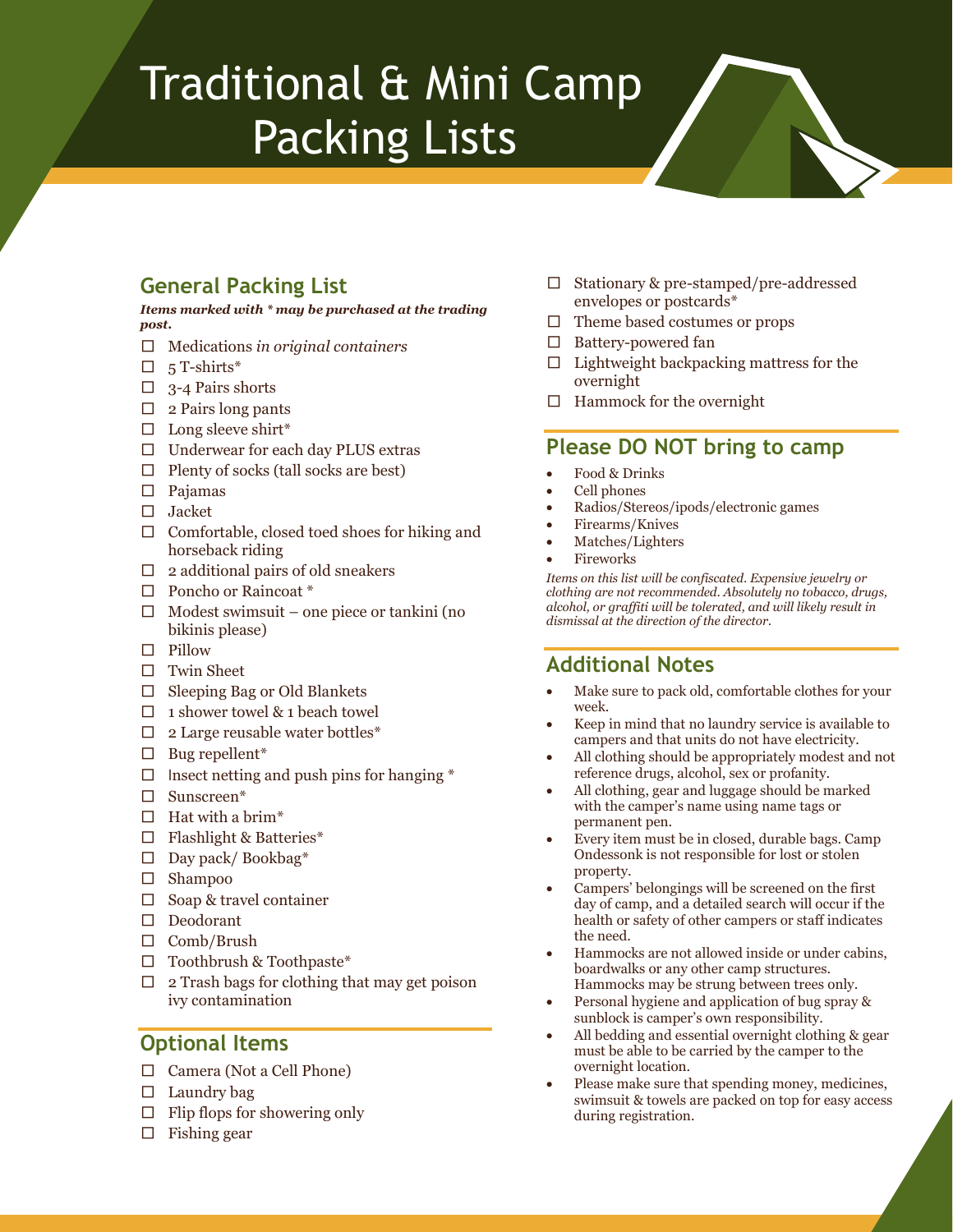# Horse Camp Packing List

## **General Packing List**

*Items marked with \* may be purchased at the trading post.* 

- □ Medications *in original containers*
- $\Box$  5 T-shirts\*
- $\Box$  3-4 Pairs shorts
- $\Box$  2 Pairs long pants
- $\square$  Long sleeve shirt\*
- □ Underwear for each day PLUS extras
- $\Box$  Plenty of socks (tall socks are best)
- □ Pajamas
- □ Jacket
- □ Comfortable, closed toed shoes
- □ Riding Boots (Smooth sole and two-inch heel)
- □ Poncho or Raincoat \*
- $\Box$  Modest swimsuit one piece or tankini (no bikinis please)
- □ Pillow
- □ Sleeping Bag or Old Blankets
- $\Box$  1 shower towel & 1 beach towel
- $\Box$  2 Large reusable water bottles\*
- $\Box$  Bug repellent<sup>\*</sup>
- $\square$  Insect netting and push pins for hanging  $*$
- □ Sunscreen\*
- $\Box$  Hat with a brim\*
- $\Box$  Flashlight & Batteries\*
- $\Box$  Day pack/Bookbag\*
- □ Shampoo, Soap & travel container
- □ Deodorant
- □ Comb/Brush
- □ Toothbrush & Toothpaste\*
- $\Box$  2 Trash bags for clothing that may get poison ivy contamination

## **Optional Items**

- □ Camera (Not a Cell Phone)
- $\Box$  Laundry bag
- $\Box$  Flip flops for showering only
- $\square$  Fishing gear
- □ Stationary & pre-stamped/pre-addressed envelopes or postcards\*
- □ Theme based costumes or props
- □ Battery-powered fan
- □ Lightweight backpacking mattress for the overnight
- $\Box$  Hammock for the overnight

## **Please DO NOT bring to camp**

- Food & Drinks
- Cell phones
- Radios/Stereos/ipods/electronic games
- Firearms/Knives
- Matches/Lighters
- **Fireworks**

*Items on this list will be confiscated. Expensive jewelry or clothing are not recommended. Absolutely no tobacco, drugs, alcohol, or graffiti will be tolerated, and will likely result in dismissal at the direction of the director.* 

- Make sure to pack old, comfortable clothes for your week.
- Keep in mind that no laundry service is available to campers and that units do not have electricity.
- All clothing should be appropriately modest and not reference drugs, alcohol, sex or profanity.
- All clothing, gear and luggage should be marked with the camper's name using name tags or permanent pen.
- Every item must be in closed, durable bags. Camp Ondessonk is not responsible for lost or stolen property.
- Campers' belongings will be screened on the first day of camp, and a detailed search will occur if the health or safety of other campers or staff indicates the need.
- Hammocks are not allowed inside or under cabins, boardwalks or any other camp structures. Hammocks may be strung between trees only.
- Personal hygiene and application of bug spray & sunblock is camper's own responsibility.
- All bedding and essential overnight clothing & gear must be able to be carried by the camper to the overnight location.
- Please make sure that spending money, medicines, swimsuit & towels are packed on top for easy access during registration.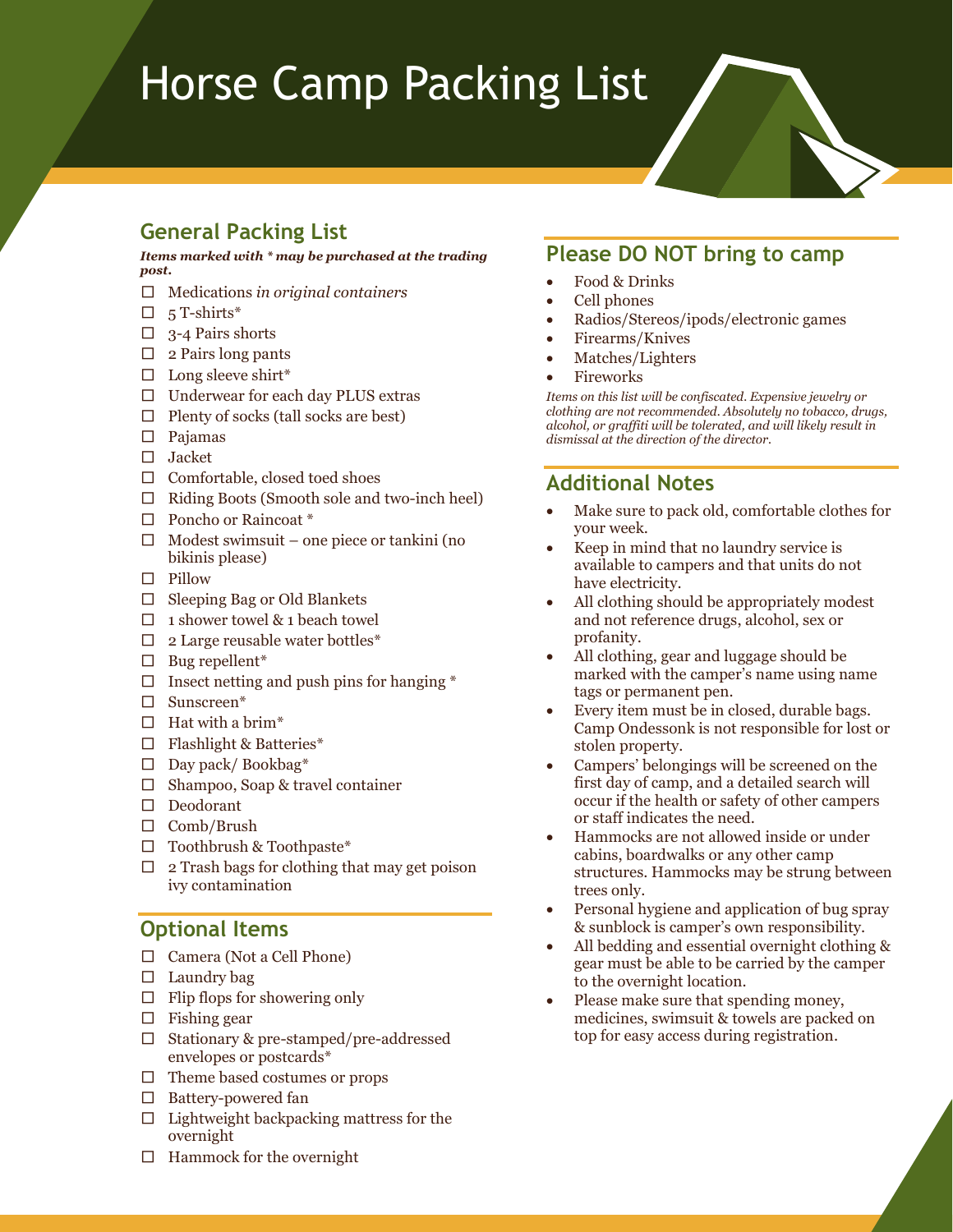## Horse Adventure Packing List

#### **General Horse Adventure Packing List**

#### *Items marked with a\* may be purchased at the trading post.*

- □ Medications *in original containers*
- □ Daily T-shirts & pairs of shorts\* PLUS extras
- □ Long Pants/Jeans
- $\square$  Long sleeve shirts/hoodie for chilly days & evenings
- □ Underwear for each day PLUS extras
- □ Quick-dry, wool or wood blend socks. 2 pairs per day when on trail. (Cotton does not dry quickly)
- $\Box$  Light waterproof but breathable rain jacket with ventilation. (Rain pants & hat are also handy)
- $\Box$  Sturdy close-toed shoes with a heel & 1 extra pair to keep back at camp.
- $\Box$  Sport sandals with heal to wear when appropriate
- $\Box$  2 Modest swimsuits one piece or tankini (no bikinis please) *1 for on-trail swims 1 for camp.*
- □ Bug Spray \*
- □ Sunscreen \*
- $\square$  Trash bags for wet clothes
- □ Extra Gallon Ziploc bags
- □ Bandanas \* (These have 1001 uses.)

#### **Toiletries**

#### *Items marked with \* may be purchased at the trading post.*

- $\Box$  Tooth paste & toothbrush \*(In ziploc bag)
- □ Shampoo \*
- □ Soap/Bodywash (Highly fragrant items attract more bugs. Biodegradable a plus)
- □ Deodorant
- $\Box$  Extra towels/ quick-dry shammy
- □ Baby wipes

#### **Gear**

#### *Items marked with \* can be provided by Camp. Call ahead please.*

- $\Box$  Sleeping bag rated to 50 degrees F or lower  $*$
- $\Box$  Sleeping pad or foam bed roll  $*$
- $\square$  Two 1-Liter water bottles  $*$
- $\Box$  Spoon and fork (or "Sporks") \*
- $\Box$  Bowl with lid \* (Ziploc/Gladware work great)\*
- $\Box$  Tent or tarp (4-person or less)\* or Hammock
- $\Box$  Headlamp or flashlight with extra batteries
- $\Box$  Small day pack/backpack

#### **Please DO NOT bring to camp**

- Food & Drinks
- Cell phones
- Radios/Stereos/ipods/electronic games
- Firearms/Knives
- Matches/Lighters
- Fireworks
- Make-up
- Cologne/perfume
- Hair products/dryers/curlers

*Items on this list will be confiscated. Expensive jewelry or clothing are not recommended. Absolutely no tobacco, drugs, alcohol or graffiti will be tolerated, and will likely result in dismissal at the direction of the director.*

#### **Optional but Useful Things to Bring**

- $\Box$  Extra blanket for chillier nights
- □ Camera (NOT a phone)
- $\square$  Sunglasses
- $\Box$  Journal/notepad and pen & good book for curling up with in the woods
- $\Box$  Small pillow, synthetic or foam, not down
- $\Box$  Extra P-cord or rope to set up tents, tarps or hammocks \*

- All clothing should be appropriately modest and not reference drugs, alcohol, sex or profanity.
- All clothing, gear and luggage should be marked with the camper's name.
- Camp Ondessonk is not responsible for lost or stolen property.
- Campers' belongings will be screened on the first day of camp, and a detailed search will occur if the health or safety of other campers or staff indicates the need.
- Prepare for the possibilities of multiple changes of clothes per day, especially if it's rainy.
- Campers do not have to bring all their clothes with them when on the trail or off-site; only enough for the time they will be out. Extra clothes may be packed in a separate duffel and stored safely in the barn.
- Personal hygiene and application of bug spray & sunblock is camper's own responsibility.
- When off-site, they will be camping at primitive sites in the backcountry with limited facilities.
- Horse programs will be tent/tarp (or hammock) camping while off-site.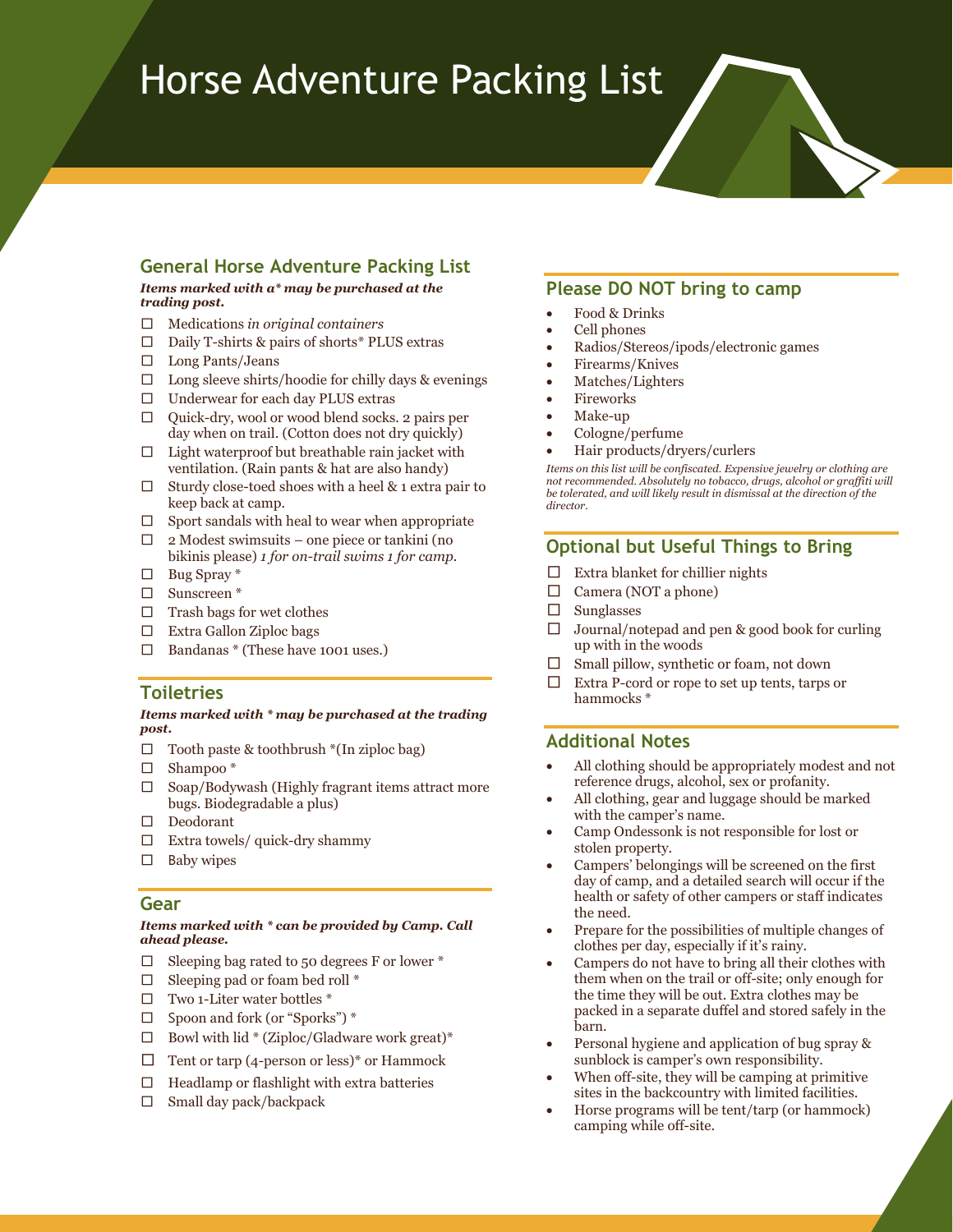## Adventure Camp (Non-Horse) Packing List

#### **General Adventure Packing List**

#### *Items marked with a\* may be purchased at the trading post.*

- □ Medications *in original containers*
- □ Daily T-shirts & pairs of shorts\* PLUS extras
- $\Box$  Long pants/jeans (required for some activities)
- $\Box$  Long sleeve shirts/hoodie for chilly days & evenings
- □ Underwear for each day PLUS extras
- □ Quick-dry, wool or wood blend socks. 2 pairs per day when on trail. (Cotton does not dry quickly)
- $\Box$  Light waterproof but breathable rain jacket with ventilation. (Rain pants & hat are also handy)
- $\Box$  Comfortable, closed toed shoes specific for your program. 1 extra pair to keep back at camp.
- $\Box$  Sport sandals with heal to wear when appropriate
- $\Box$  2 Modest swimsuits one piece or tankini (no bikinis please) *1 for on-trail swims 1 for camp.*
- □ Bug Spray \*
- □ Sunscreen \*
- $\Box$  Trash bags for wet clothes
- □ Extra Gallon Ziploc bags
- □ Bandanas \* (These have 1001 uses.)

#### **Toiletries**

#### *Items marked with \* may be purchased at the trading post.*

- $\Box$  Tooth paste & toothbrush \*(In ziploc bag)
- □ Shampoo \*
- □ Soap/Bodywash (Highly fragrant items attract more bugs)
- □ Deodorant
- $\Box$  Extra towels/ quick-dry shammy
- □ Baby wipes

#### **Gear**

#### *Items marked with \* can be provided by Camp. Call ahead please.*

- $\Box$  Sleeping bag rated to 50 degrees F or lower  $*$
- $\Box$  Sleeping pad or foam bed roll  $*$
- $\Box$  40-50 Liter or larger backpack or duffel big enough for most your clothes \*
- □ Two 1-Liter water bottles \*
- $\Box$  Spoon and fork (or "Sporks") \*
- $\Box$  Bowl with lid \* (Ziploc/Gladware work great)
- □ Small pillow, synthetic or foam, not down
- $\Box$  Headlamp or flashlight with extra batteries  $*$
- $\Box$  Small day pack

#### **Optional but Useful Items**

- $\Box$  Tent or tarp (4-person or less)
- □ Hammock
- $\Box$  Extra blanket for chillier nights
- □ Camera (NOT a phone)
- □ Sunglasses
- $\Box$  Journal/notepad and pen & good book for curling up with in the woods
- □ \*Extra P-cord or rope to set up tents, tarps or hammocks

#### **Please DO NOT Bring to Camp**

- Food & Drinks
- Cell phones
- Radios/Stereos/ipods/electronic games
- Firearms/Knives
- Matches/Lighters **Fireworks**
- Make-up
- Cologne/perfume
- Hair products/dryers/curlers

*Items on this list will be confiscated. Expensive jewelry or clothing are not recommended. Absolutely no tobacco, drugs, alcohol, or graffiti will be tolerated, and will likely result in dismissal at the direction of the director.* 

- Make sure to pack old, comfortable clothes for your week.
- All clothing should be appropriately modest and not reference drugs, alcohol, sex or profanity.
- All clothing, gear and luggage should be marked with the camper's name.
- Camp Ondessonk is not responsible for lost or stolen property.
- Campers' belongings will be screened on the first day of camp, and a detailed search will occur if the health or safety of other campers or staff indicates the need.
- Personal hygiene and application of bug spray & sunblock is camper's own responsibility.
- Campers do not have to bring all their clothes with them when on the trail or off-site; only enough for the time they will be out. Extra clothes may be packed in a separate duffel and stored safely in the shed at Ahatsistari.
- All adventure camps, regardless of their chosen program, will be spending at least one- or two-nights tent camping either off-site or on-site.
- Non-horse adventure programs stay at the unit of Ahatsistari while on-site which includes a tent platform, fire pit, benches, picnic table, outhouse, storage shed and a nearby water spigot.
- When off-site they will be camping in campgrounds with similar amenities, or at primitive sites in the backcountry with limited facilities.
- Please make sure that spending money, medicines, swimsuit & towels are packed on top for easy access during registration.